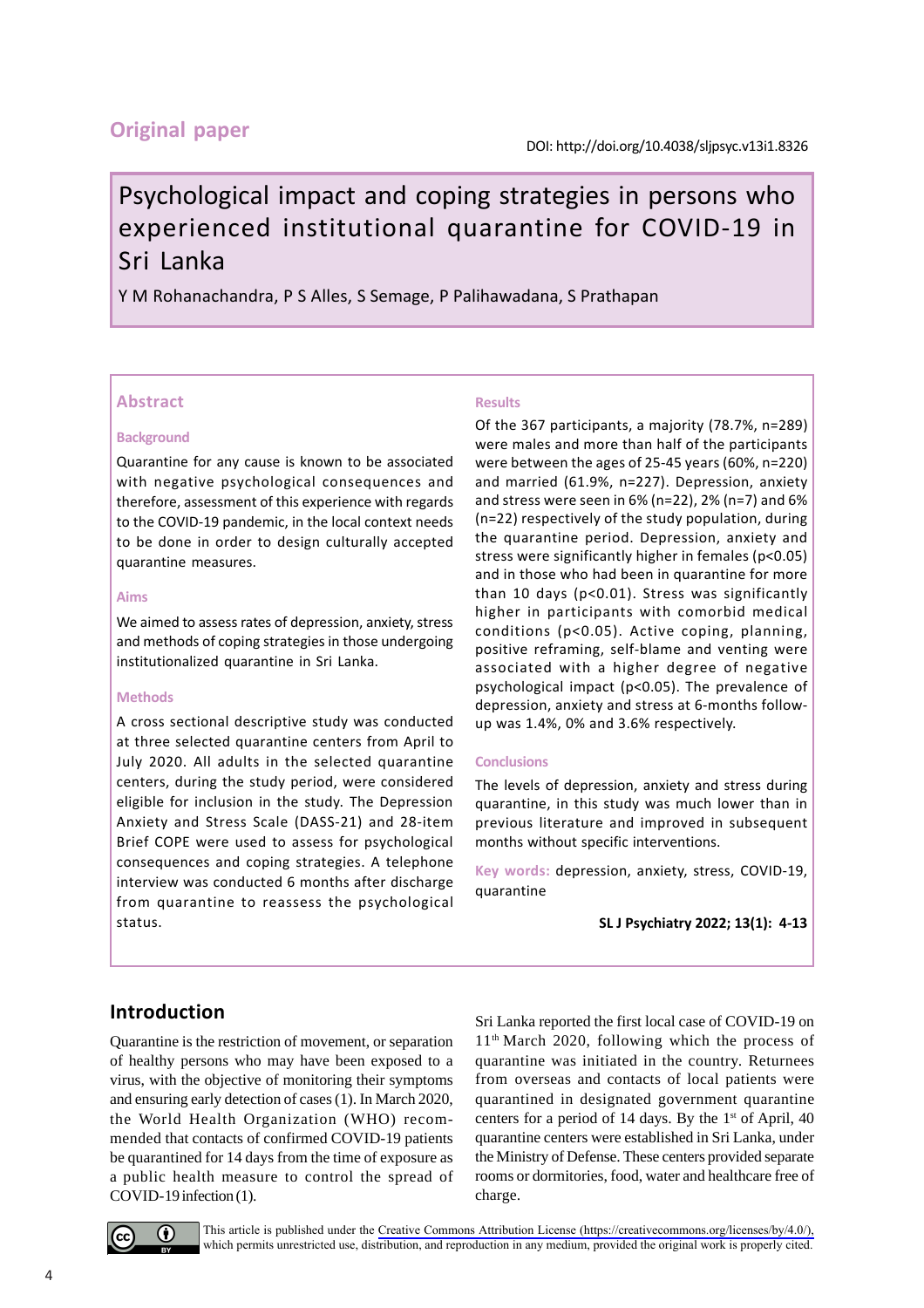Quarantine is known to be associated with negative psychological consequences, including psychological distress, post-traumatic stress, emotional disturbance, depression, stress, low mood, irritability, insomnia, anger and emotional exhaustion (2-9). Evidence suggests that these psychological effects of quarantine may persistent for months or years (8,9). This is the first time in history where Sri Lanka had to implement mass scale quarantine procedures. Cultural, geographic and economic factors are known to affect the effectiveness of quarantine (1). Therefore, the WHO recommends rapid assessment of the local context of quarantine measures in order to identify the drivers of success and the potential barriers to quarantine, in order to design culturally accepted quarantine measures (1). At present, to the best of our knowledge there are no published studies examining the psychological impact of institutional quarantine in Sri Lanka. We aimed to assess the psychological consequences and coping strategies of those who underwent institutionalized quarantine in Sri Lanka, in order to effectively plan future mass scale quarantine services.

### **Methods**

This was a cross sectional descriptive study carried out at three quarantine centers in Sri Lanka. All consenting adults (>18 years) in the three selected quarantine centers were considered eligible to be included in the study. Those who gave written informed consent were included in the study. Two of the three selected centers were from the North Central province and the third center was from the Uva province. Data was collected from April to July 2020. A total of 2814 cases of COVID-19 infections were reported in the country at the time of conducting the study (10). Home quarantine had not yet been introduced in Sri Lanka at the time and all contacts of COVID positive patients were being quarantined in quarantine centers. None of the participants recruited were COVID positive at the time of the study.

An interviewer administered questionnaire specifically designed for this study, was used to collect sociodemographic details and risk factors for development of negative psychological consequences. The translated and validated 21- item Depression Anxiety and Stress Scale (DASS-21) was used to assess for psychological distress (11). The Depression, Anxiety and Stress Scale - 21 Items (DASS-21) is a set of three self-report scales designed to measure the emotional states of depression, anxiety and stress. Each of the three DASS-21 scales contains 7 items, divided into subscales with similar content. Scores for depression, anxiety and stress are calculated by summing the scores for the relevant items. A score of 5 or more for depression, 3 or more for anxiety, and 7 or more for stress indicates high/elevated levels of depression, anxiety and stress respectively. The scores are further divided into mild, moderate, severe and

extremely severe. In the depression category, scores in the range of 5-6, 7-10, 11-13, and 14 or more, indicates mild, moderate, severe and extremely severe depressive symptoms, respectively. In the anxiety category, a score of 4-5, 6-7 and 8-9, indicates mild, moderate and severe anxiety symptoms respectively, and a score of 10 or more indicates extremely severe anxiety symptoms. With regard to stress, a score of 8-9, 10-12 and 13-16 indicates mild, moderate and severe stress respectively, and a score of 17 or more indicates extremely severe stress.

The 28-item brief COPE, which is validated for the Sri Lankan population,was used to measure coping strategies (12). The Brief-Cope was developed internationally as a short version of the original 60-item COPE scale (13). Scores are presented for the two coping styles: (A) avoidant coping, which involves the subscales of denial, substance use, venting, behavioural disengagement, self-distraction and self-blame; and (B) approach coping which involves subscales of active coping, namely positive reframing, planning, acceptance, seeking emotional support, and seeking informational support.The Brief COPE has been used to measure the coping mechanisms in persons undergoing home or institutionalized quarantine (in either specialized quarantine centers, hospitals or hostels) in several studies globally (14-19).

A telephone interview was conducted 6 months after discharge from institutionalized quarantine (during September to December 2020) to reassess the psychological status of the study participants, and during this interview the DASS-21 was re-administered over the phone. Recent evidence suggests that the mode of administration of a self-report questionnaire (i.e. whether self-administered or interviewer administered) produce equivalent scores overall and supports the use of mixed modes of administration of a study instrument within a research study, which justified the use of DASS over the telephone for followup (20).

Ethical clearance was obtained from the Ethics Review Committee of the Faculty of Medical Sciences, University of Sri Jayewardenepura (approval no: COVID 02/20). Permission to carry out the study was obtained from the Deputy Director General of Health Services. Written informed consent was obtained from all subjects. Participants were informed that they had the right to refuse participation or to withdraw from the study at any point, and that this would not affect their care within the quarantine centers. Participants who were identified as having severe depression, anxiety or stress were referred to the local mental health services upon discharge from quarantine centers.

### **Results**

Of the 367 participants, a majority (78.7%, n=289) were males and more than half were between the ages of 25-45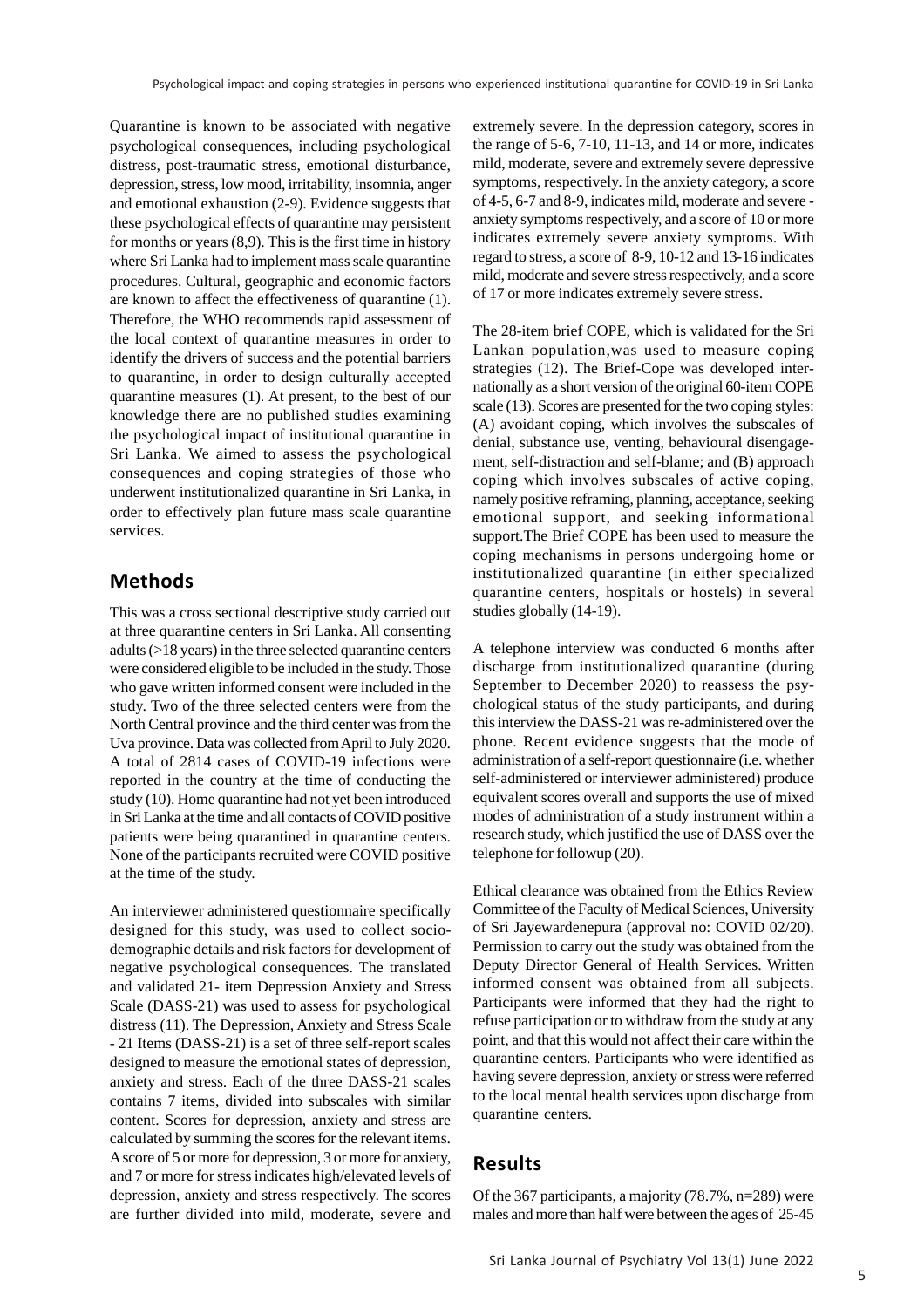years (60%, n=220) and married (61.9%, n=227). A quarter  $(25.1\%, n=92)$  had passed advanced level, 15.8%  $(n=58)$ had studied up to year 13 (but not passed advanced level) and further 21.8% (n=20) had passed ordinary level. Five participants (1.4%) had a past history of psychiatric disorder and 7.6% (n=28) were on treatment for chronic medical conditions. Fifty-nine-point one percent (n=217) of the participants had been in quarantine for more than 10 days at the time of the study. More than 90% were able to keep in contact with their family during quarantine (91.3%, n=335) and had access to leisure activities (95.4%, n=350) within the quarantine centers.

#### *Psychological consequences*

Depression, anxiety and stress, as per the DASS-21, were seen in 6% (n=22), 2% (n=7) and 6% (n=22) of the participants respectively, during the quarantine period (Table 1). Rates of depression, anxiety and stress were significantly higher in females ( $p<0.05$ ) and in those who had been in quarantine for more than 10 days ( $p<0.01$ ). Levels of stress, but not anxiety or depression, were significantly higher in those with comorbid medical conditions ( $p<0.05$ ). Depression, anxiety or stress were not associated with age, level of education, marital status or religion. Those having higher levels of depression was at a significantly higher risk of having anxiety and stress ( $p<0.01$ ) and vice versa.

#### *Coping strategies*

Active coping, acceptance and positive reframing were the most common coping strategies used. Substance use (15.5%) and self-blame (26.3%) were the least used coping strategies (Table 2). Active coping (i.e. concentrating efforts on doing something about the situation, taking action to try to make the situation better), planning (i.e. trying to come up with a strategy about what to do, thinking hard about what steps to take), positive reframing (i.e. trying to see it in a different light to make it seem more positive), self-blame (i.e. criticizing oneself, blaming self for things that happened) and venting (i.e. saying things to let unpleasant feelings escape) were associated with a higher degree of negative psychological impact ( $p<0.05$ ) (Table 3).

#### *Follow-up*

The follow-up sample included 221 participants and 146 participants (40%) were lost to follow-up. The prevalence of depression, anxiety and stress on follow-up interview was 1.4%, 0% and 3.6% respectively, which was much lower than the baseline assessment rates.

| Table 1. Levels of depression, anxiety and stress among participants during the quarantine period (n=367) |                            |                    |                            |                     |                            |  |  |  |
|-----------------------------------------------------------------------------------------------------------|----------------------------|--------------------|----------------------------|---------------------|----------------------------|--|--|--|
|                                                                                                           | Normal/No<br>symptoms      | Mild               | Moderate                   | Severe              | Extremely<br>severe        |  |  |  |
| Depression<br>Anxiety                                                                                     | 94.0% (345)<br>98.1% (359) | $3\%$ (11)<br>0(0) | $0.8\%$ (3)<br>$0.3\%$ (1) | $0.5\%$ (2)<br>0(0) | $1.6\%$ (6)<br>$1.6\%$ (6) |  |  |  |
| <b>Stress</b>                                                                                             | 94.0% (345)                | $1.9\%$ (7)        | $2.2\%$ (8)                | $1.4\%$ (5)         | $0.3\%$ (1)                |  |  |  |

| Table 2. Self-reported coping mechanisms used by the participants (n=367)                                              |  |                      |                  |              |                    |               |  |  |
|------------------------------------------------------------------------------------------------------------------------|--|----------------------|------------------|--------------|--------------------|---------------|--|--|
|                                                                                                                        |  | Type of<br>coping    | Not at all       | A little bit | A medium<br>amount | A lot         |  |  |
| 1. I've been<br>turning to work<br>or other activities<br>to take my mind<br>off things                                |  | Self-<br>distraction | $33.0\%$ (n=115) | 24.9% (n=87) | 17.8% (n=62)       | 24.1% (n=84)  |  |  |
| 2. I've been<br>concentrating<br>my efforts on<br>doing something<br>about the situation<br>$\mathsf{I}'\mathsf{m}$ in |  | Active coping        | $17.5\%$ (n=61)  | 19.8% (n=69) | 23.6% (n=82)       | 39.1% (n=136) |  |  |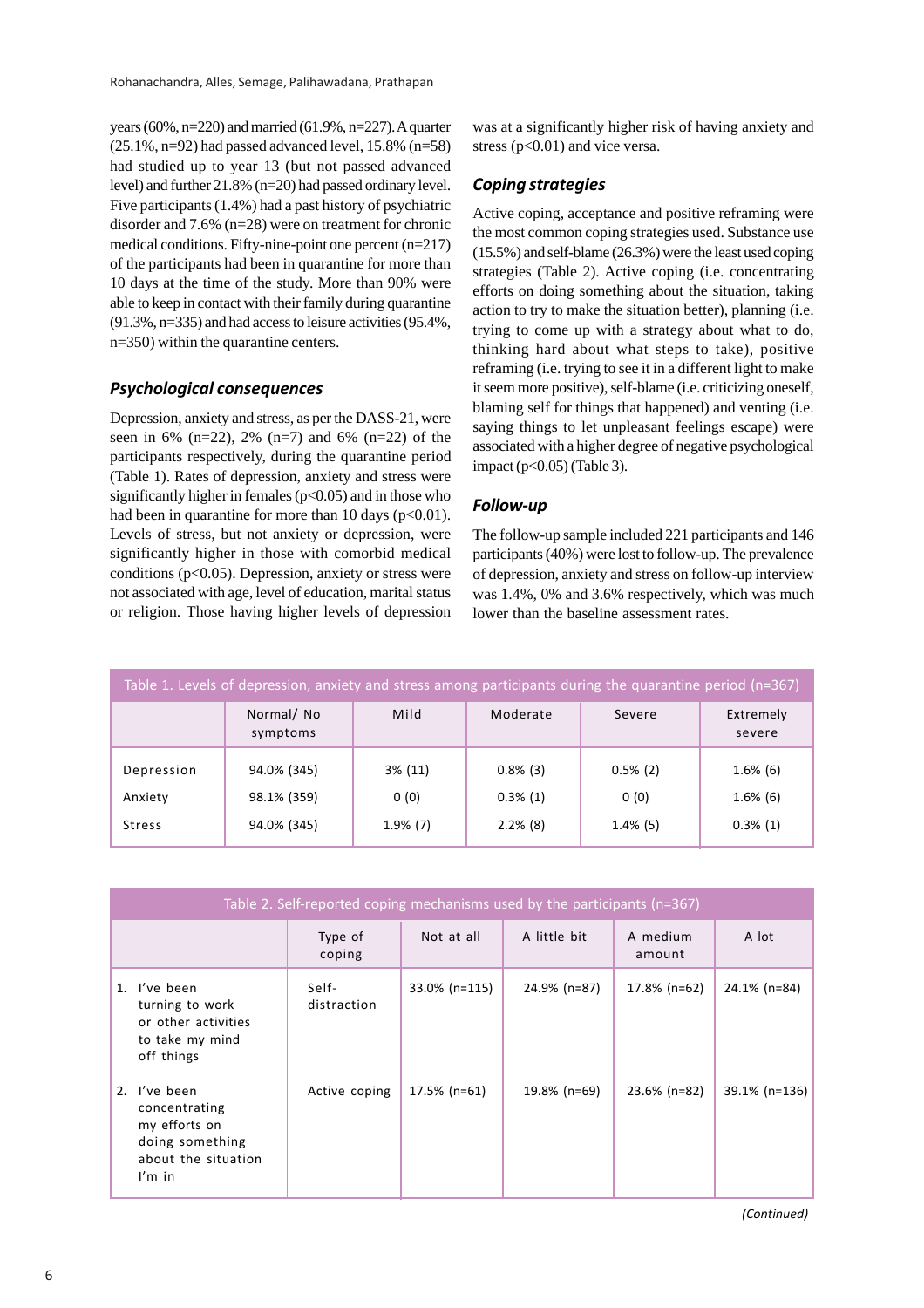|                                                                                             | Type of<br>coping                 | Not at all    | A little bit    | A medium<br>amount | A lot           |
|---------------------------------------------------------------------------------------------|-----------------------------------|---------------|-----------------|--------------------|-----------------|
| 3. I've been saying to<br>myself "this isn't<br>real".                                      | Denial                            | 61.6% (n=215) | 20.6% (n=72)    | $2.9\%$ (n=10)     | 14.6% (n=51)    |
| 4. I've been using<br>alcohol or other drugs<br>to make myself feel<br>better               | Substance<br>use                  | 79.7% (n=279) | 10.6% (n=37)    | $2.6\%$ (n=09)     | $6.9\%$ (n=24)  |
| 5. I've been getting<br>emotional support<br>from others                                    | Emotional<br>support              | 51.7% (n=180) | 31.6% (n=110)   | 10.9% (n=38)       | 5.7% (n=20)     |
| 6. I've been giving up<br>trying to deal with it                                            | Behavioural<br>disengage-<br>ment | 65.4% (n=229) | 12.6% (n=44)    | $8.3\%$ (n=29)     | 13.7% (n=48)    |
| 7. I've been taking<br>action to try to make<br>the situation better                        | Active coping                     | 22.8% (n=79)  | 18.5% (n=64)    | 16.2% (n=56)       | 42.2% (n=146)   |
| 8. I've been refusing<br>to believe that it has<br>happened                                 | Denial                            | 64.3% (n=223) | 26.2% (n=91)    | $5.2\%$ (n=18)     | $4.3\%$ (n=15)  |
| 9. I've been saying<br>things to let my<br>unpleasant feelings<br>escape                    | Venting                           | 68.1% (n=237) | 19.5% (n=68)    | $7.5\%$ (n=26)     | 4.9% $(n=17)$   |
| 10. I've been getting<br>help and advice from<br>other people                               | Instrumental<br>support           | 39.5% (n=137) | 28.5% (n=99)    | 20.2% (n=70)       | $11.8\%$ (n=41) |
| 11. I've been using<br>alcohol or other<br>drugs to help me<br>get through it               | Substance<br>use                  | 87.1% (n=303) | $10.1\%$ (n=35) | $1.7\%$ (n=06)     | $0.6\%$ (n=02)  |
| 12. I've been trying to<br>see it in a different<br>light, to make it<br>seem more positive | Positive<br>reframing             | 38.0% (n=131) | 21.2% (n=73)    | 18.0% (n=62)       | 22.6% (n=78)    |
| 13. I've been criticizing<br>myself                                                         | Self-blame                        | 68.3% (n=237) | 21.9% (n=76)    | $2.9\%$ (n=10)     | $6.9\%$ (n=24)  |
| 14. I've been trying to<br>come up with a<br>strategy about<br>what to do                   | Planning                          | 38.2% (n=132) | 11.3% (n=39)    | 20.2% (n=70)       | 30.3% (n=105)   |
| 15. I've been getting<br>comfort and<br>understanding<br>from someone                       | Emotional<br>support              | 32.1% (n=111) | 30.9% (n=107)   | $19.1\%$ (n=66)    | 17.9% (n=62)    |

*(Continued)*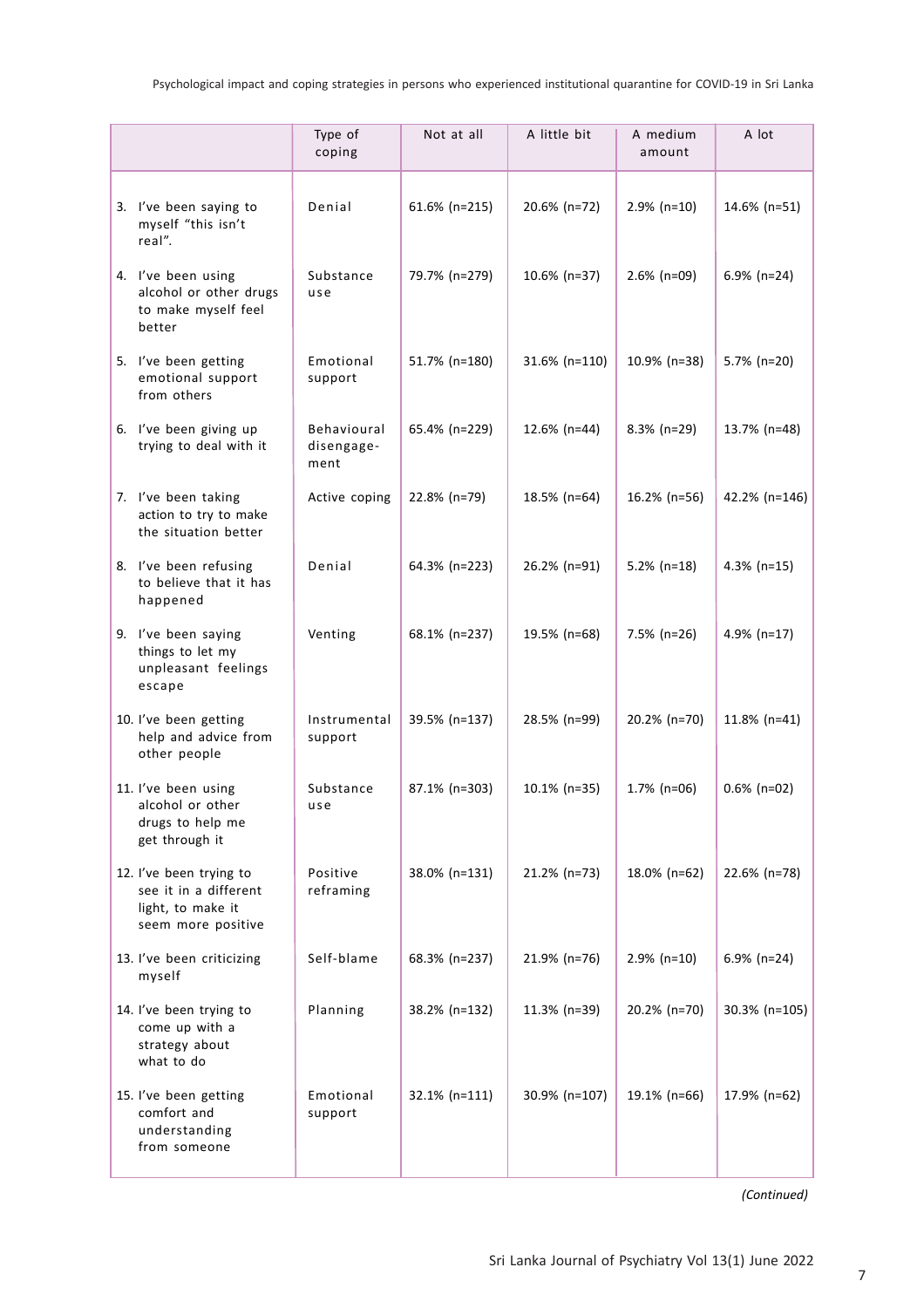|                                                                                                                                                           | Type of<br>coping                 | Not at all    | A little bit  | A medium<br>amount | A lot          |
|-----------------------------------------------------------------------------------------------------------------------------------------------------------|-----------------------------------|---------------|---------------|--------------------|----------------|
| 16. I've been giving<br>up the attempt to<br>cope                                                                                                         | Behavioural<br>disengage-<br>ment | 67.1% (n=230) | 10.8% (n=37)  | $2.3\%$ (n=08)     | 19.5% (n=67)   |
| 17. I've been looking for<br>something good in<br>what is happening                                                                                       | Positive<br>reframing             | 17.2% (n=59)  | 23.3% (n=80)  | 22.4% (n=77)       | 36.9% (n=127)  |
| 18. I've been making<br>jokes about it                                                                                                                    | Humor                             | 60.8% (n=209) | 17.7% (n=61)  | $6.1\%$ (n=21)     | 15.1% (n=52)   |
| 19. I've been doing<br>something to think<br>about it less, such<br>as going to movies,<br>watching TV, reading,<br>daydreaming,<br>sleeping, or shopping | Self-<br>distraction              | 37.9% (n=131) | 22.8% (n=79)  | 18.8% (n=65)       | 20.5% (n=71)   |
| 20. I've been accepting<br>the reality of the fact<br>that it has happened                                                                                | Acceptance                        | 20.6% (n=71)  | 16.3% (n=56)  | 20.3% (n=70)       | 42.7% (n=147)  |
| 21. I've been expressing<br>my negative feelings                                                                                                          | Venting                           | 59.4% (n=205) | 23.8% (n=82)  | $3.5\%$ (n=12)     | 13.3% (n=46)   |
| 22. I've been trying to<br>find comfort in my<br>religion or spiritual<br>beliefs                                                                         | Religion                          | 20.3% (n=69)  | 27.1% (n=92)  | 19.1% (n=65)       | 33.5% (n=114)  |
| 23. I've been trying to get<br>advice or help from<br>other people about<br>what to do                                                                    | Instrumental<br>support           | 26.2% (n=90)  | 41.4% (n=142) | 17.5% (n=60)       | 14.9% (n=51)   |
| 24. I've been learning to<br>live with it                                                                                                                 | Acceptance                        | 27.6% (n=95)  | 22.7% (n=78)  | 20.6% (n=71)       | 29.1% (n=100)  |
| 25. I've been thinking<br>hard about what steps<br>to take                                                                                                | Planning                          | 37.4% (n=129) | 14.2% (n=49)  | 13.3% (n=46)       | 35.1% (n=121)  |
| 26. I've been blaming<br>myself for things that<br>happened                                                                                               | Self-blame                        | 75.9% (n=262) | 17.1% (n=59)  | $3.8\%$ (n=13)     | $3.2\%$ (n=11) |
| 27. I've been praying or<br>meditating                                                                                                                    | Religion                          | 49.7% (n=172) | 24.9% (n=86)  | 13.0% (n=45)       | 12.4% (n=43)   |
| 28. I've been making fun<br>of the situation                                                                                                              | Humor                             | 76.7% (n=264) | 16.3% (n=56)  | 2.6% (n=09)        | $4.4\%$ (n=15) |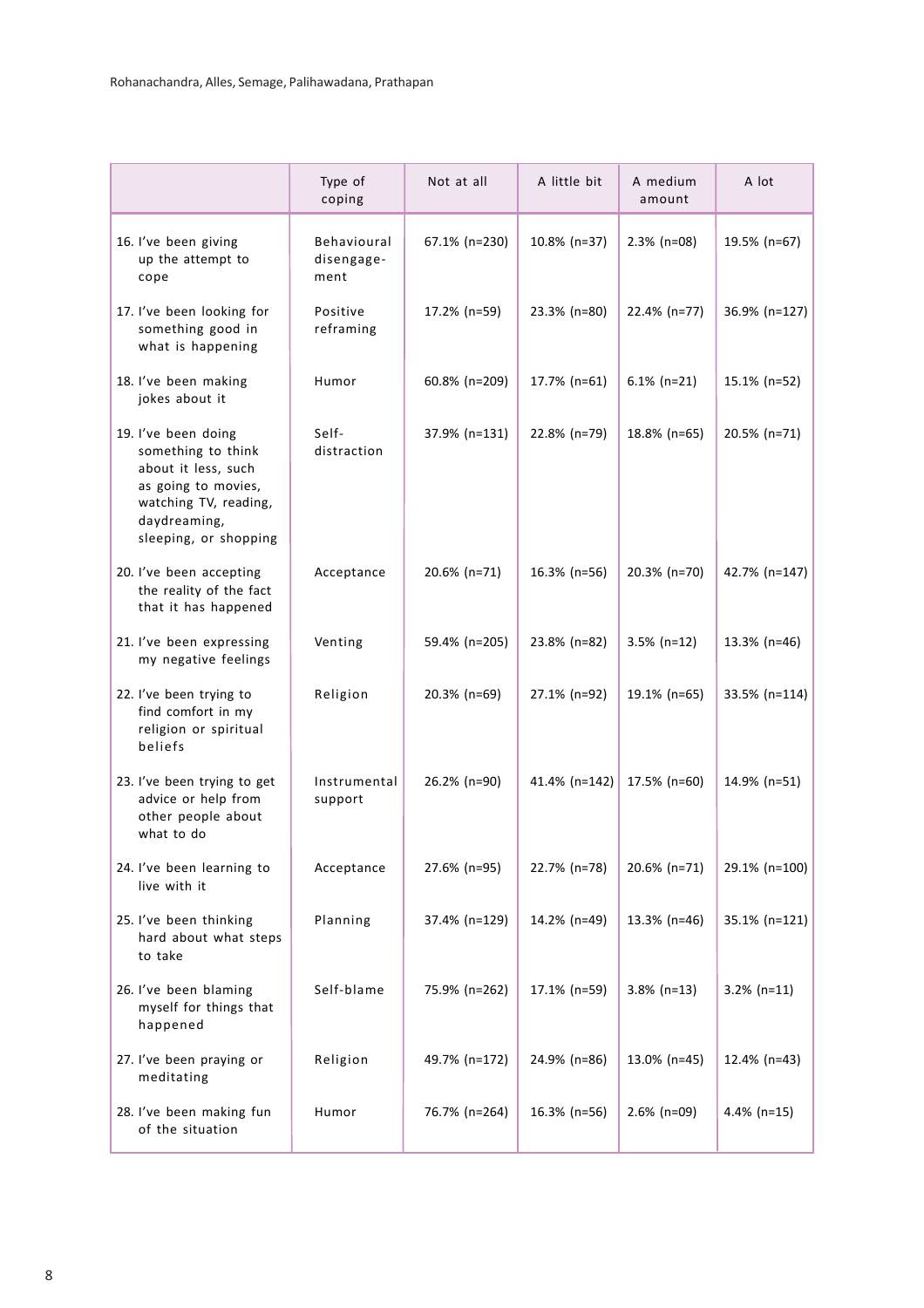Psychological impact and coping strategies in persons who experienced institutional quarantine for COVID-19 in Sri Lanka

| Table 3. Factors associated with presence of depression, anxiety and stress during quarantine (n=367) |                          |        |                       |        |                             |        |  |
|-------------------------------------------------------------------------------------------------------|--------------------------|--------|-----------------------|--------|-----------------------------|--------|--|
|                                                                                                       | Depression<br>Mean score | р      | Anxiety<br>Mean score | р      | <b>Stress</b><br>Mean score | p      |  |
|                                                                                                       |                          |        |                       |        |                             |        |  |
| Gender<br>Male                                                                                        | 1.71                     | < 0.05 | 1.01                  | < 0.05 | 2.41                        | < 0.05 |  |
| Female                                                                                                | 3.76                     |        | 2.61                  |        | 5.07                        |        |  |
| Days in quarantine                                                                                    |                          |        |                       |        |                             |        |  |
| $<$ 10 days                                                                                           | 0.98                     | < 0.01 | 0.48                  | < 0.01 | 2.12                        | < 0.01 |  |
| $>10$ days                                                                                            | 2.97                     |        | 1.94                  |        | 3.57                        |        |  |
| COPE $1$ – Turning to work                                                                            |                          |        |                       |        |                             |        |  |
| or other activities to                                                                                |                          |        |                       |        |                             |        |  |
| take my mind off things                                                                               |                          |        |                       |        |                             |        |  |
| - Self-distraction<br>No                                                                              |                          |        |                       |        | 1.84                        | < 0.05 |  |
| Yes                                                                                                   |                          |        |                       |        | 3.24                        |        |  |
|                                                                                                       |                          |        |                       |        |                             |        |  |
| COPE $2$ – Concentrating<br>efforts on doing                                                          |                          |        |                       |        |                             |        |  |
| something about the                                                                                   |                          |        |                       |        |                             |        |  |
| situation - Active coping                                                                             |                          |        |                       |        |                             |        |  |
| No<br>Yes                                                                                             | 1.18<br>2.19             | < 0.05 | 0.52<br>1.48          | < 0.01 | 0.79<br>3.32                | < 0.01 |  |
|                                                                                                       |                          |        |                       |        |                             |        |  |
| COPE $5 -$ Getting                                                                                    |                          |        |                       |        |                             |        |  |
| emotional support from<br>others - Emotional                                                          |                          |        |                       |        |                             |        |  |
| support                                                                                               |                          |        |                       |        |                             |        |  |
| No                                                                                                    | 1.2                      | < 0.01 | 0.45                  | < 0.01 | 1.96                        | < 0.01 |  |
| Yes                                                                                                   | 3.04                     |        | 2.29                  |        | 3.87                        |        |  |
| COPE 6 - Giving up trying                                                                             |                          |        |                       |        |                             |        |  |
| to deal with it $-$                                                                                   |                          |        |                       |        |                             |        |  |
| Behavioural<br>disengagement                                                                          |                          |        |                       |        |                             |        |  |
| No                                                                                                    |                          |        | 0.75                  | < 0.05 |                             |        |  |
| Yes                                                                                                   |                          |        | 2.43                  |        |                             |        |  |
| COPE $7$ - Taking action                                                                              |                          |        |                       |        |                             |        |  |
| to try to make the                                                                                    |                          |        |                       |        |                             |        |  |
| situation better - Active                                                                             |                          |        |                       |        |                             |        |  |
| coping<br>No                                                                                          | 0.68                     | < 0.01 | 0.15                  | < 0.01 | 0.89                        | $0.01$ |  |
| Yes                                                                                                   | 2.48                     |        | 1.68                  |        | 3.44                        |        |  |
|                                                                                                       |                          |        |                       |        |                             |        |  |
| COPE $9 -$ Saying things<br>to let my unpleasant                                                      |                          |        |                       |        |                             |        |  |
| feelings escape -                                                                                     |                          |        |                       |        |                             |        |  |
| Venting                                                                                               |                          |        |                       |        |                             |        |  |
| No<br>Yes                                                                                             | 1.28<br>3.75             | < 0.01 | 0.58<br>2.95          | < 0.01 | 1.84<br>5.05                | < 0.01 |  |
|                                                                                                       |                          |        |                       |        |                             |        |  |

*(Continued)*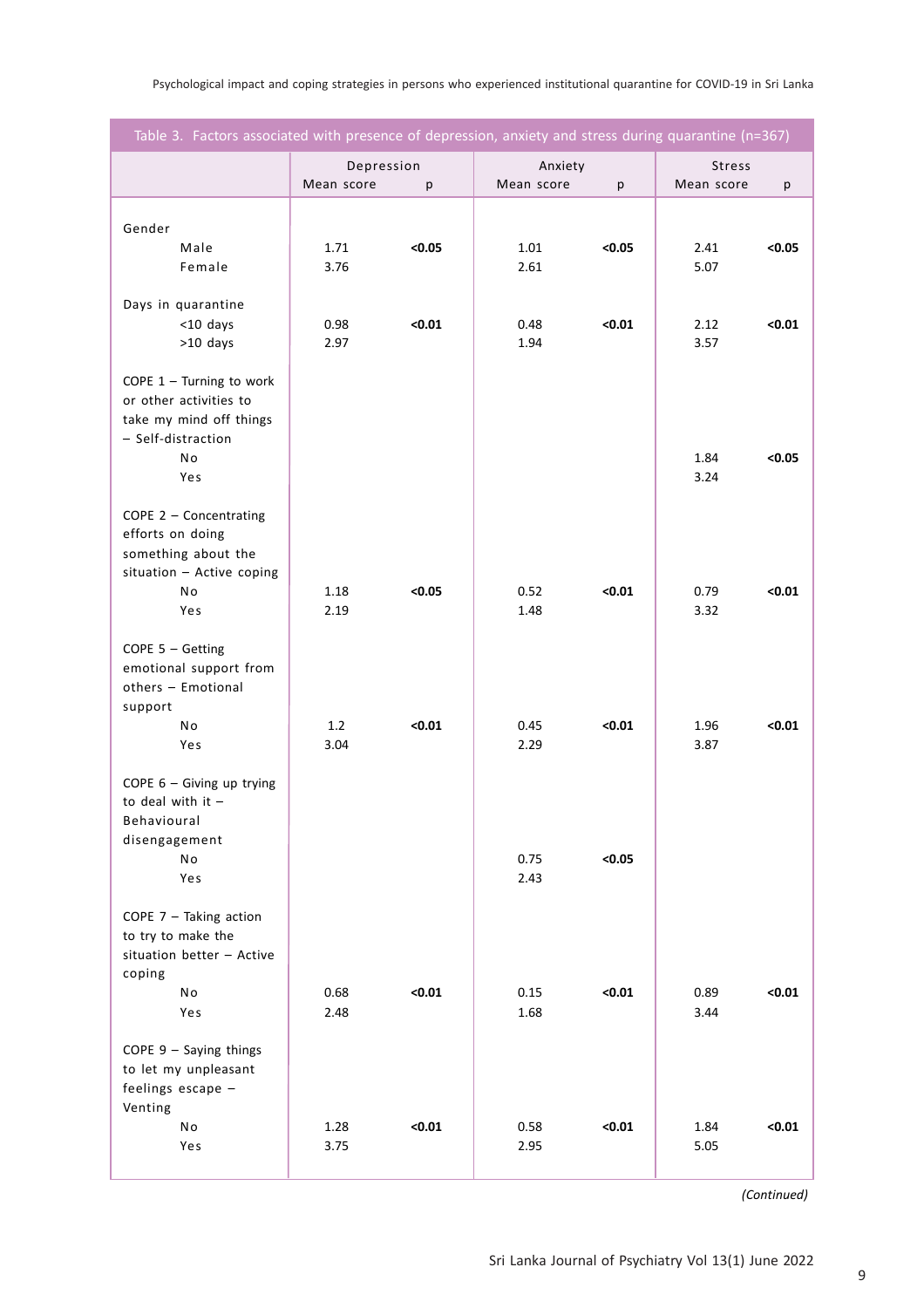|                                                                                                                                                                                   | Depression   |        | Anxiety      |        | Stress               |        |
|-----------------------------------------------------------------------------------------------------------------------------------------------------------------------------------|--------------|--------|--------------|--------|----------------------|--------|
|                                                                                                                                                                                   | Mean score   | p      | Mean score   | p      | Mean score           | р      |
| COPE $12$ - Trying to see<br>it in a different light to<br>make it seem more<br>positive - positive                                                                               |              |        |              |        |                      |        |
| reframing<br>No<br>Yes                                                                                                                                                            | 1.12<br>2.54 | < 0.01 | 0.65<br>1.64 | < 0.05 | 1.38<br>3.66         | < 0.05 |
| COPE 13 - Criticizing<br>myself - Self-blame<br>No<br>Yes                                                                                                                         | 1.40<br>3.54 | < 0.01 | 0.63<br>2.89 | $0.01$ | 2.26<br>4.23         | < 0.05 |
| COPE 14 - Trying to<br>come up with a<br>strategy about<br>what to $do$ - Planning<br>No<br>Yes                                                                                   | 1.00<br>2.78 | < 0.01 | 0.41<br>1.95 | $0.01$ | 1.06<br>4.05         | $0.01$ |
| COPE 19 - Doing<br>something to think<br>about it less, such as<br>going to movies,<br>watching TV, reading,<br>daydreaming, sleeping,<br>or shopping -<br>Self distraction<br>No | 1.19         | < 0.05 |              |        | 1.63                 | $0.01$ |
| Yes<br>COPE $20 -$ Accepting the<br>reality of the fact that<br>it has happened -<br>Acceptance<br>No<br>Yes                                                                      | 2.61         |        |              |        | 3.65<br>1.77<br>3.17 | < 0.05 |
| COPE $22 -$ Trying to find<br>comfort in my religion<br>or spiritual beliefs -<br>Religion                                                                                        |              |        |              |        |                      |        |
| No<br>Yes<br>COPE $24$ - Learning to<br>live with it $-$                                                                                                                          | 1.18<br>2.26 | < 0.05 | 0.52<br>1.54 | p<0.01 | 1.45<br>3.25         | $0.01$ |
| Acceptance<br>No<br>Yes                                                                                                                                                           |              |        |              |        | 1.58<br>3.41         | $0.01$ |

*(Continued)*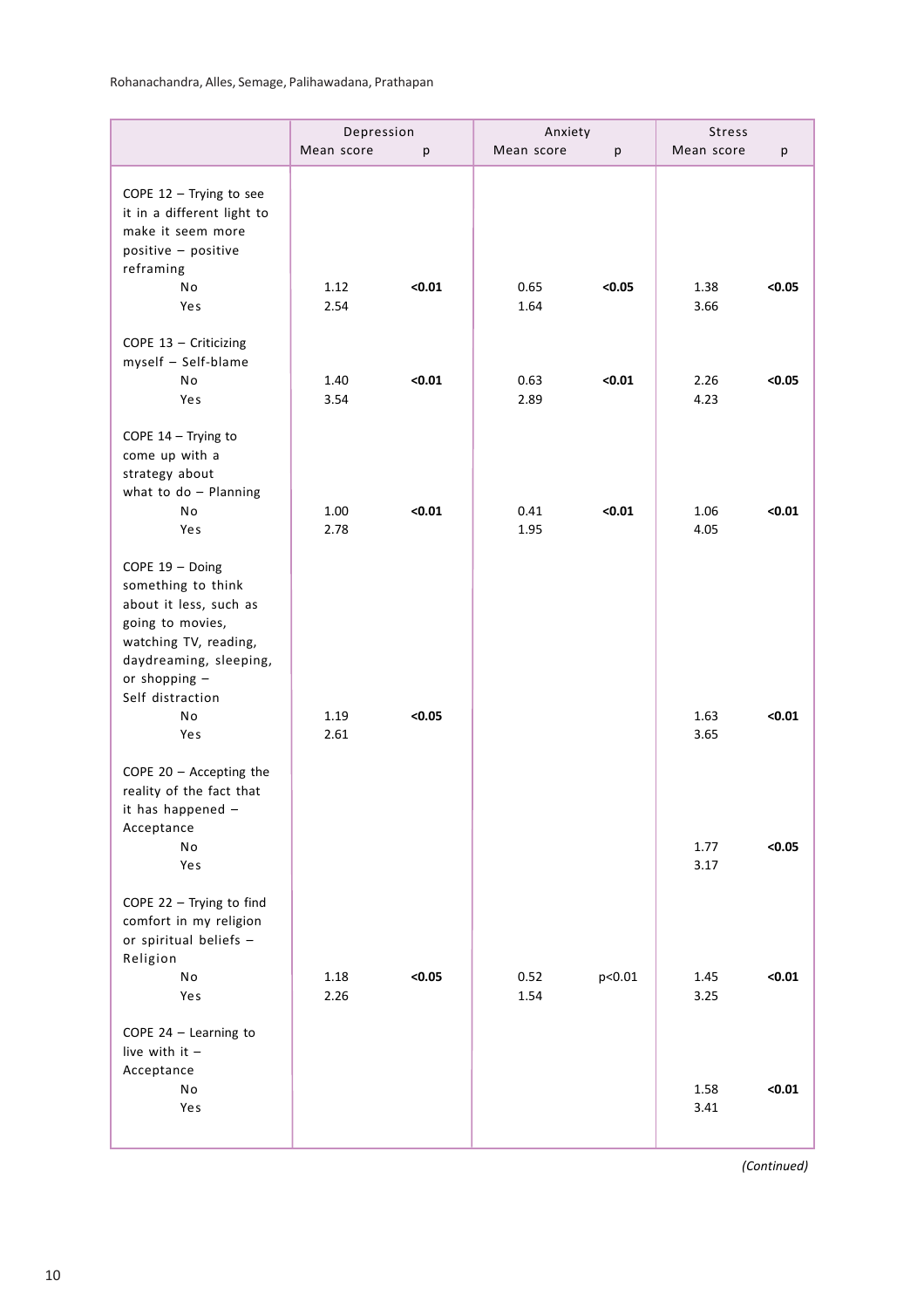Psychological impact and coping strategies in persons who experienced institutional quarantine for COVID-19 in Sri Lanka

|                                                                                                | Depression   |        | Anxiety      |        | <b>Stress</b> |        |
|------------------------------------------------------------------------------------------------|--------------|--------|--------------|--------|---------------|--------|
|                                                                                                | Mean score   | p      | Mean score   | p      | Mean score    | p      |
| COPE $25 - l$ 've been<br>thinking hard about<br>what steps to<br>take (planning)<br>No<br>Yes |              |        |              |        | 1.50<br>3.73  | < 0.01 |
| COPE $26 - Blaming$<br>myself for things<br>that happened $-$<br>Self-blame<br>No<br>Yes       |              |        |              |        | 2.38<br>4.45  | < 0.05 |
| COPE 27 - Praying or<br>meditating - Religion<br>No<br>Yes                                     | 1.40<br>2.73 | < 0.05 | 0.65<br>2.05 | < 0.01 | 2.12<br>3.65  | < 0.05 |

# **Discussion**

International work on the psychological impact during quarantine has reported that the prevalence of depression ranges between 13.6%-53.1, and the prevalence of anxiety to ranges from 12.9% - 60.3% (2, 21, 22). The levels of depression, anxiety and stress in our study were much lower, and this may be due to several reasons. Firstly, the present study was done from April to July 2020, where only 2814 cases of COVID were reported in the country. Poor quality of life within the quarantine centers and lack of access to medical care is known to be associated with higher levels of psychological distress for those in quarantine centers (2). However, due to the low number of reported cases, there was minimum over crowding at the quarantine centers at the time of this study, making it less likely for participants to experience lack of essential care. Secondly, unlike inhome quarantine, during institutional quarantine people did not have to worry about their basic needs such as access to food, water and healthcare, since basic needs and medical services were provided free within the centers. In addition, previous literature has shown that access to leisure activities and having contact with family is associated with lower levels of distress (7, 23, 24). In our study, more than 90 percent had access to leisure activities and had contact with family, which may have been associated with lower levels of distress.

Levels of depression, anxiety and stress were higher among females, in keeping with previous studies (4, 19, 25). In contrast to most studies, other socio-demographic details such as age, marital status or education level was not associated with a negative psychological impact in our study. This was consistent with one previous study by Ma et al (26). Our study found higher levels of stress among those who had physical comorbidities. The awareness that physical comorbidities is associated with higher mortality in those with COVID-19, may have made those with physical comorbidities especially vulnerable to stress about acquiring the disease while in quarantine.

The current study found that problem focused coping strategies such as concentrating efforts on doing something about the situation, taking action to try to make the situation better, trying to come up with a strategy about what to do, and thinking hard about what steps to take to solve the problem was associated with higher levels of depression, anxiety and stress. Although problem focused coping strategies are generally believed to be associated with lesser psychological distress, some studies have suggested that these strategies may be harmful in situations which a person is unable to change or control (13). Since mandatory quarantine can also be considered a situation that is beyond the individuals' control, this may explain the higher levels of distress seen in those who used these problem focused strategies. Venting and self-blame were also associated with higher levels of psychological distress in our study, which is consistent with research showing disengagement coping strategies such as self-blame and venting to be associated with higher psychological distress (27, 28). Although substance use is a common coping mechanism, it was the least used coping mechanism in the present study, probably because the quarantine centers were supervised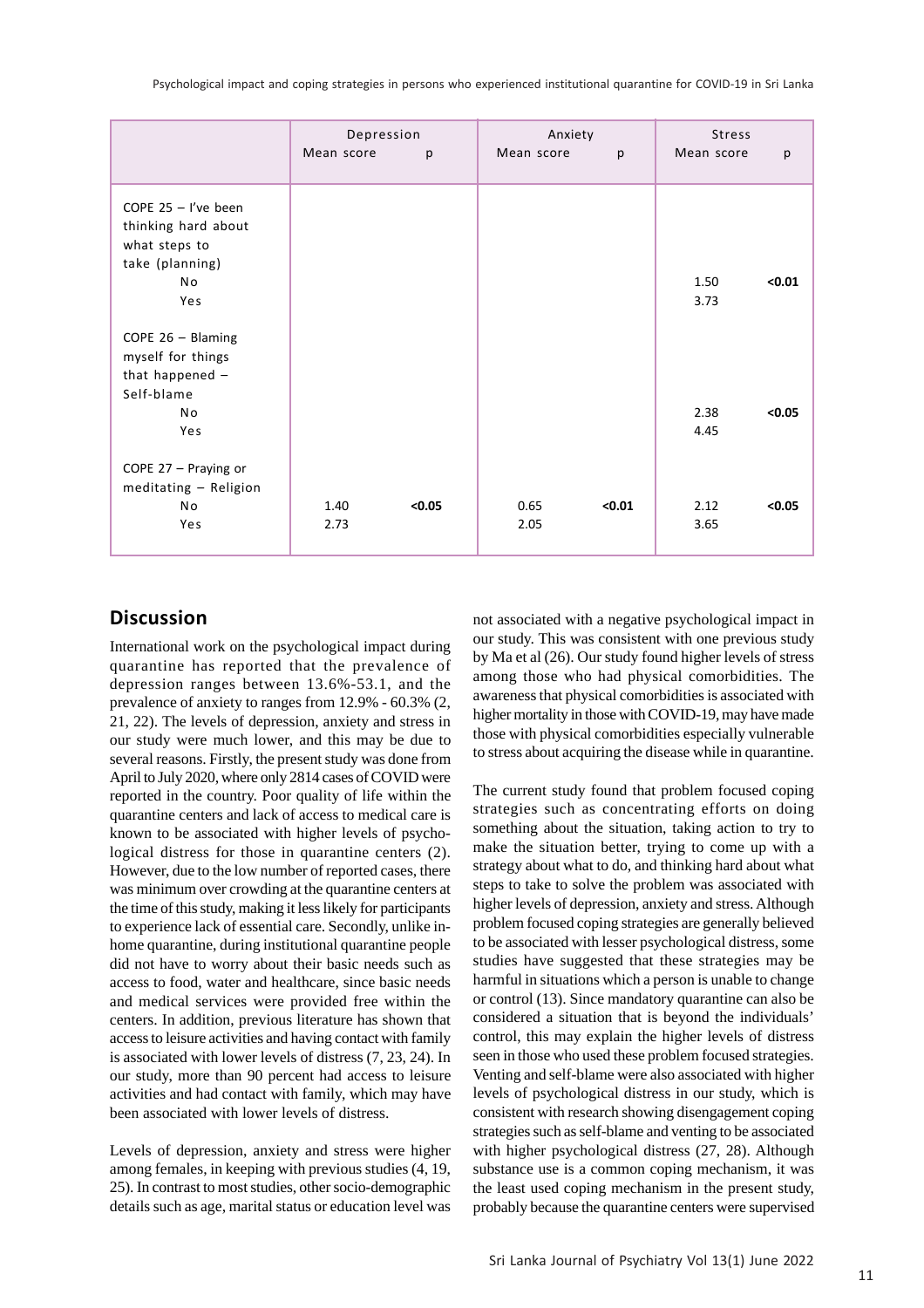by the Ministry of Defense and no substances were permitted into the quarantine centers. Using substances as a coping strategy is associated with higher rates of psychological problems (13). Lack of access to substances may also have contributed to the lower rates of psychological distress in our study.

In contrast to previous work, reduction of psychological symptoms on followup in our study suggests that the negative psychological effects associated with institutionalized quarantine are not long lasting and are likely to improve without targeted mental health interventions (8, 9). Given that the DASS-21 is a screening tool and not a diagnostic tool, it has limitations in differentiating whether the depressive and anxiety symptoms detected during quarantine meets the criteria for a depressive or anxiety disorder. As our findings indicate that these symptoms resolved spontaneously with time, the mental health consequences of quarantine may be categorized as an adjustment reaction. Another possibility is that our findings at 6-months were influenced by the high attrition rate (40%) - those who were depressed or anxious at followup may have been less likely to participate in followup interviews.

This study was done in those quarantined before the peak number of cases was reached in the country. Therefore, psychological consequences in those quarantined later, when the patient numbers were higher may differ from the current findings. As the psychological distress experienced by our study participants was much lower compared to other settings, further studies are needed to identify factors that contributed to this difference, in order to tailor the quarantine services accordingly.

# **Limitations**

This study examined the psychological effects of quarantine in the period prior to the peak in the number of cases of COVID-19 in Sri Lanka. Therefore, it may not reflect the psychological impact of quarantine where there was a greater number of cases. In addition, this study was carried out among those who underwent institutional quarantine and does not reflect the psychological impact of home quarantine. The fact that 40% of the participants could not be contacted at 6-months followup is also a limitation.

# **Conclusions**

The levels of depression, anxiety and stress in this study was much lower than in previous literature and improved without specific interventions. Further studies are needed to determine the reasons for lower psychological distress in this population.

# **Acknowledgements**

None.

### **Statement of contribution**

All authors were responsible for the conception and design of the work. YR analyzed and interpreted the data and drafted the work. All authors revised it critically for important intellectual content, approved the final version to be published and agree to be accountable for all aspects of the work in ensuring that questions related to the accuracy or integrity of any part of the work are appropriately investigated and resolved.

### **Conflicts of interest**

None declared.

**Y M Rohanachandra, P S Alles,** Department of Psychiatry, Faculty of Medical Sciences, University of Sri Jayewardenepura, Sri Lanka

**S Semage,** Sri Lanka Army Preventive Medical Services, Sri Lanka

**P Palihawadana,** Ministry of Health, Sri Lanka

**S Prathapan,** Department of Community Medicine, Faculty of Medical Sciences, University of Sri Jayewardenepura, Sri Lanka

**Corresponding author:** Y M Rohanachandra

**E-mail:** yasodha@sjp.ac.lk

http://orcid.org/0000-0002-3671-7674

# **References**

- 1. World Health Organization. Considerations for quarantine of individuals in the context of containment for coronavirus disease (COVID-19): interim guidance, 19 March 2020 World Health Organization; 2020.
- 2. Udaya Bahadur BC, Pokharel S, Munikar S, Wagle CN, et al. Anxiety and depression among people living in quarantine centers during COVID-19 pandemic: A mixed method study from western Nepal. PloS One 2021; 16 (7): e0254126
- 3. Hawryluck L, Gold WL, Robinson S, Pogorski S, Galea S, Styra R. SARS control and psychological effects of quarantine, Toronto, Canada. Emerg Infect Dis 2004; 10(7): 1206.
- 4. Henssler J, Stock F, van Bohemen J, Walter H, Heinz A, Brandt L. Mental health effects of infection containment strategies: quarantine and isolation-a systematic review and meta-analysis. Eur Arch Psychiatry Clin Neurosci 2021; 271(2): 223-34.